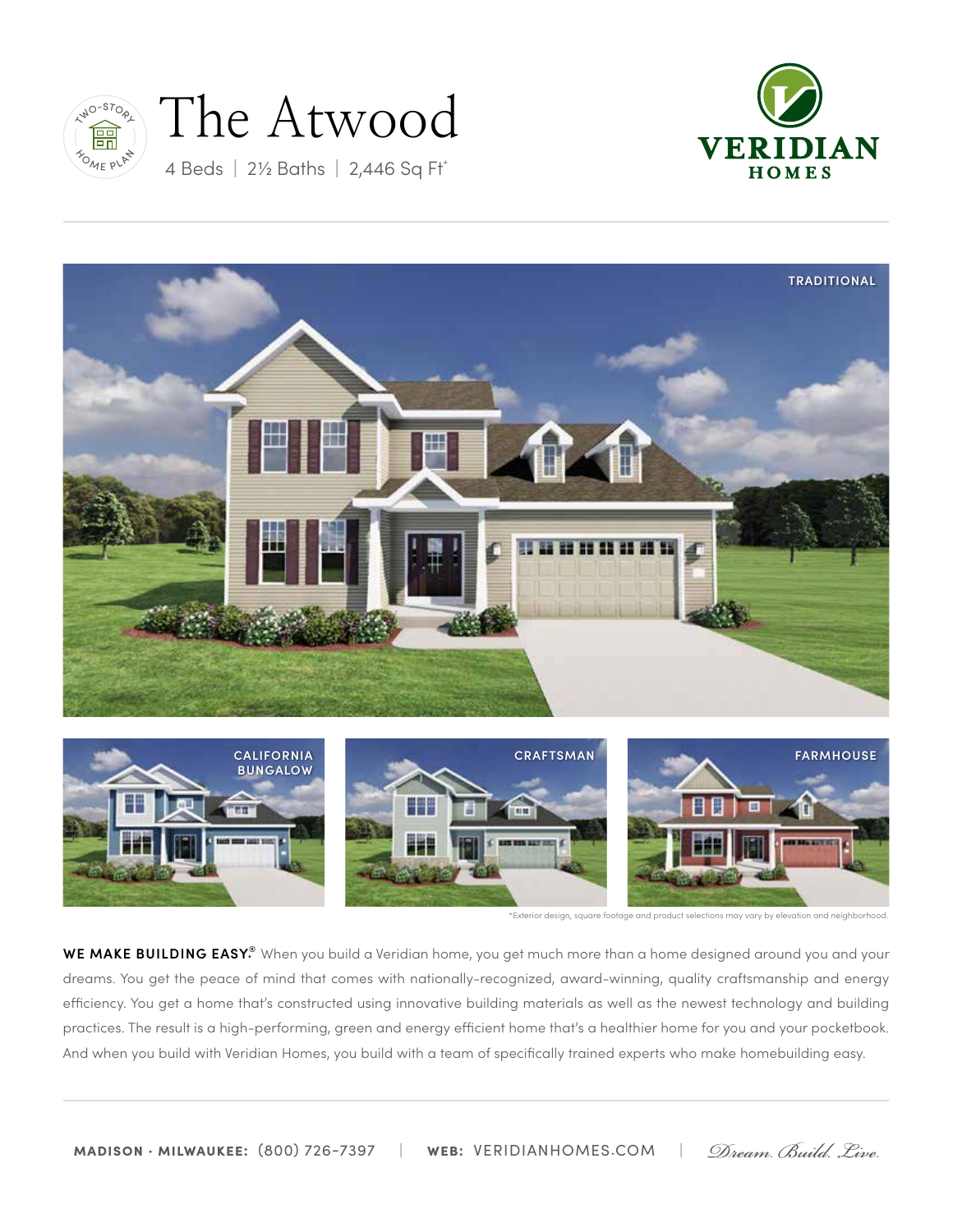







Actual floor plans and elevations may differ from those shown based on modifications, options and improvements to the plans by the builder.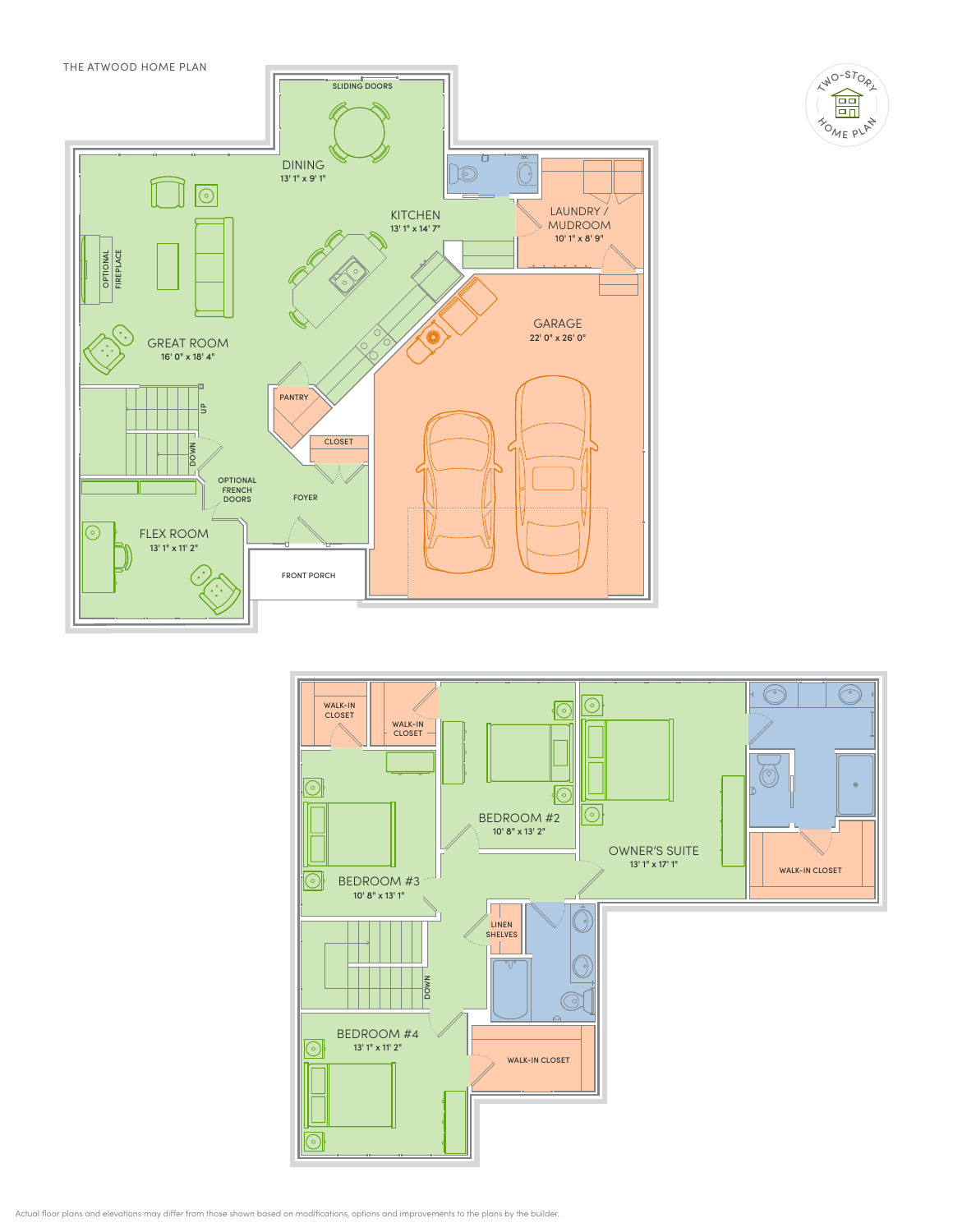

HERE'S A HOME CENTERED ON BEING THE LIFE OF THE PARTY. The Atwood's sophisticated curb appeal will immediately draw in your guests. Stash coats away in the foyer closet. Keep everyone in the conversation, while seated around the angled kitchen island. And you know that dining bump-out is going to come in handy for dinner parties. Just make sure you've stocked the walk-in pantry with the good stuff. Now, can someone please pass the Brie?

## Floor Plan Features

- Kitchen open to living and dining areas
- Large kitchen island and walk-in kitchen pantry
- Quartz or granite kitchen counters
- Dining area bump-out
- Flex room for formal dining, office, etc.
- Custom Auburn Ridge® cabinetry
- Owner's suite features private bath and adjacent walk-in closet
- All bedrooms feature walk-in closets
- Spacious laundry/mudroom with built-in Butler's Pantry just outside
- Nine foot ceilings on first floor
- Smart Home+ technology
- Energy expert certified
- Award-winning, high-performance home

## Optional Features

- Tray ceiling options
- Custom built-ins
- Personalized closet systems
- Whirlpool and soaking tub options
- Additional green materials/products
- Personalize your home with thousands of options found within our Design Studio

For Signature Series home plans, please talk with your New Home Specialist to learn more about plan-specific details.